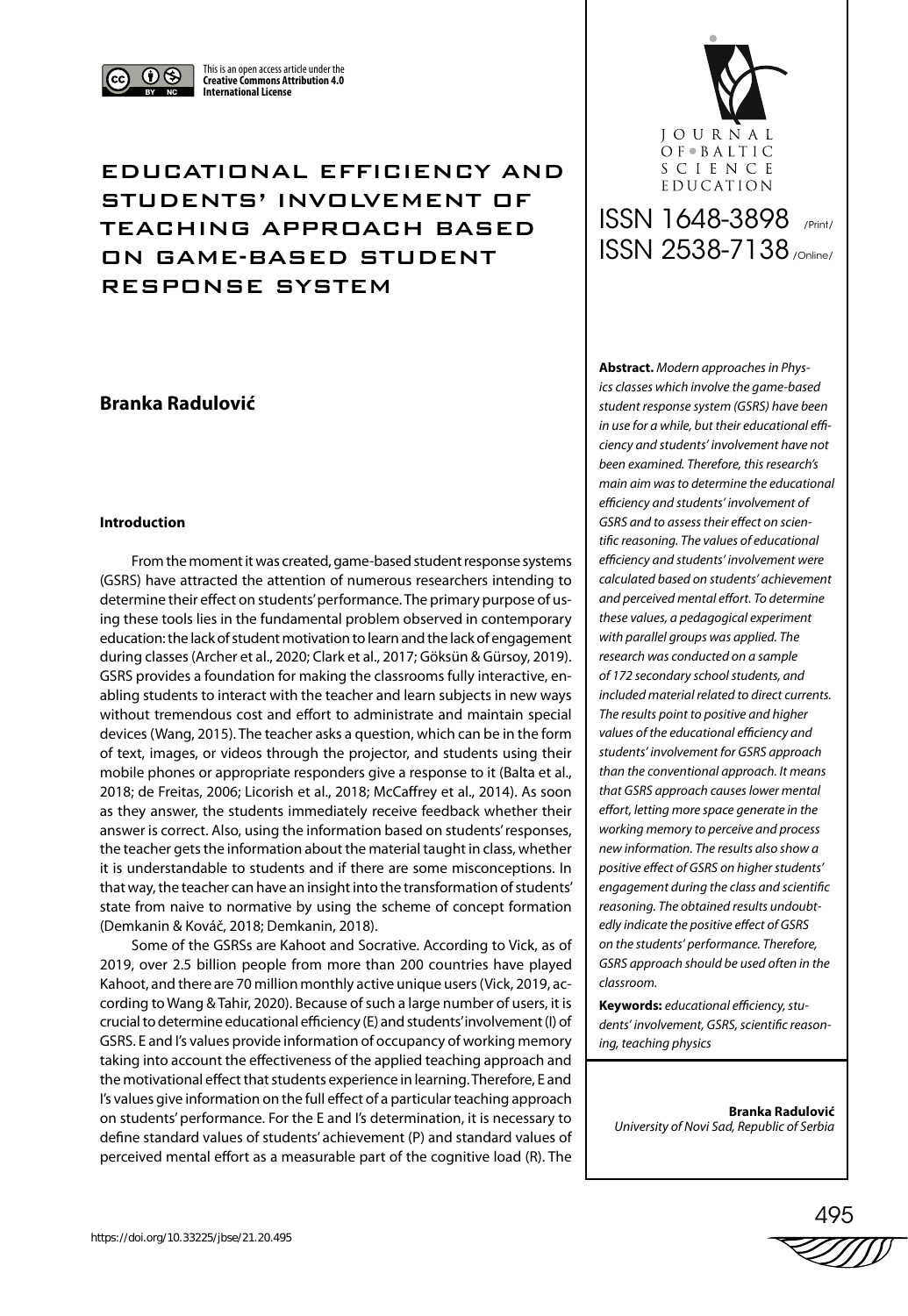formula for E is:  $E = \frac{P-R}{\sqrt{2}}$  (van Gog & Paas, 2008), while for I, the formula is: I =  $\frac{R+P}{\sqrt{2}}$  (Paas et al., 2005). In Appendix<br>1.a graphical representation of these two variables is given 1 a graphical representation of these two variables is given.

Measuring the level of students' scientific reasoning is also useful in assessing GSRS approach. Scientific reasoning represents the ability to systematically explore a problem, formulate and test hypotheses, control and manipulate variables, and evaluate experimental outcomes (Han, 2013). These abilities are also necessary for practical work in the Physics laboratory and theoretical tasks (Erlina et al., 2018; Etkina et al., 2010). The scientific reasoning level can be determined by using Lawson's CTSR test (Lawson, 1978, 2004, 2005, 2010). This test includes (1) conservation of matter and volume, (2) proportional reasoning, (3) control of variables, (4) probability reasoning, (5) correlation reasoning, and (6) hypothetical-deductive reasoning (Radulović & Stojanović, 2017). The test gives a much better insight into students' knowledge as it clearly shows whether some of the content is merely memorized or adequately embedded in the student's cognitive structure (Ates & Cataloglu, 2007; Lawson & Thompson, 1988).

#### *Research Problem*

Numerous research studies have raised the problem of student motivation for learning, and in this regard, Physics as a subject and students' engagement in Physics classes have been particularly emphasized. The problem of student motivation for learning Physics seems to be worldwide, as it has been recognized in developed countries like UK, India, Japan, the USA, countries in the European Union, and also in non-developed ones (Djudin, 2018). The problem has been observed in decreasing numbers of students interested in studying Physics at university. In response to the problem of student motivation and their engagement during class, a large number of teaching approaches have been developed in recent decades. For some of them, complete information on their effect on student performance, such as educational efficiency, student involvement, and the effects on scientific reasoning, have not been established. Therefore, to ensure student science literacy and the ability to explain scientific phenomena and draw evidence-based conclusions (OECD, 2009, as cited in Demkanin, 2013), it is necessary to obtain complete information on the effects of teaching approaches on student performance. This paper focuses on educational efficiency and student involvement in GSRS approach and its effect on scientific reasoning. The obtained data was compared with the conventional approach to teaching Physics.

#### *Research Focus*

With regard to the research problem, the focus will be on the effects of GSRS approach, specifically on determining educational efficiency and student involvement and the effect on student scientific reasoning. Despite significant contributions of other researchers, these values, to the best of the author's knowledge, have not been fully examined. Therefore, the main aim was to determine the educational efficiency and students' involvement of GSRS in Physics classes, and to assess their effect on the level of scientific reasoning. This aim was operationalized through the following research questions:

- Does the GSRS approach reduce the students' mental effort?
- Does the GSRS approach increase the students' understanding of the content related to the electrical current, as measured by DIREC test?
- Which applied teaching approach results in higher value of educational efficiency and students' involvement?
- Does the GSRS approach increase students' scientific reasoning?

#### **Research Methodology**

#### *General Background*

The fundamental research question is related to determining educational efficiency and student involvement for GSRS approach and its effect on scientific reasoning. This approach uses game elements such as scores, badges, rankings, and rewards in gamification. As such, it leads to student engagement in the learning environment and enforces their behavior to reach targets (Glover, 2013, according to Göksün & Gürsoy, 2019). GSRS combines text,

496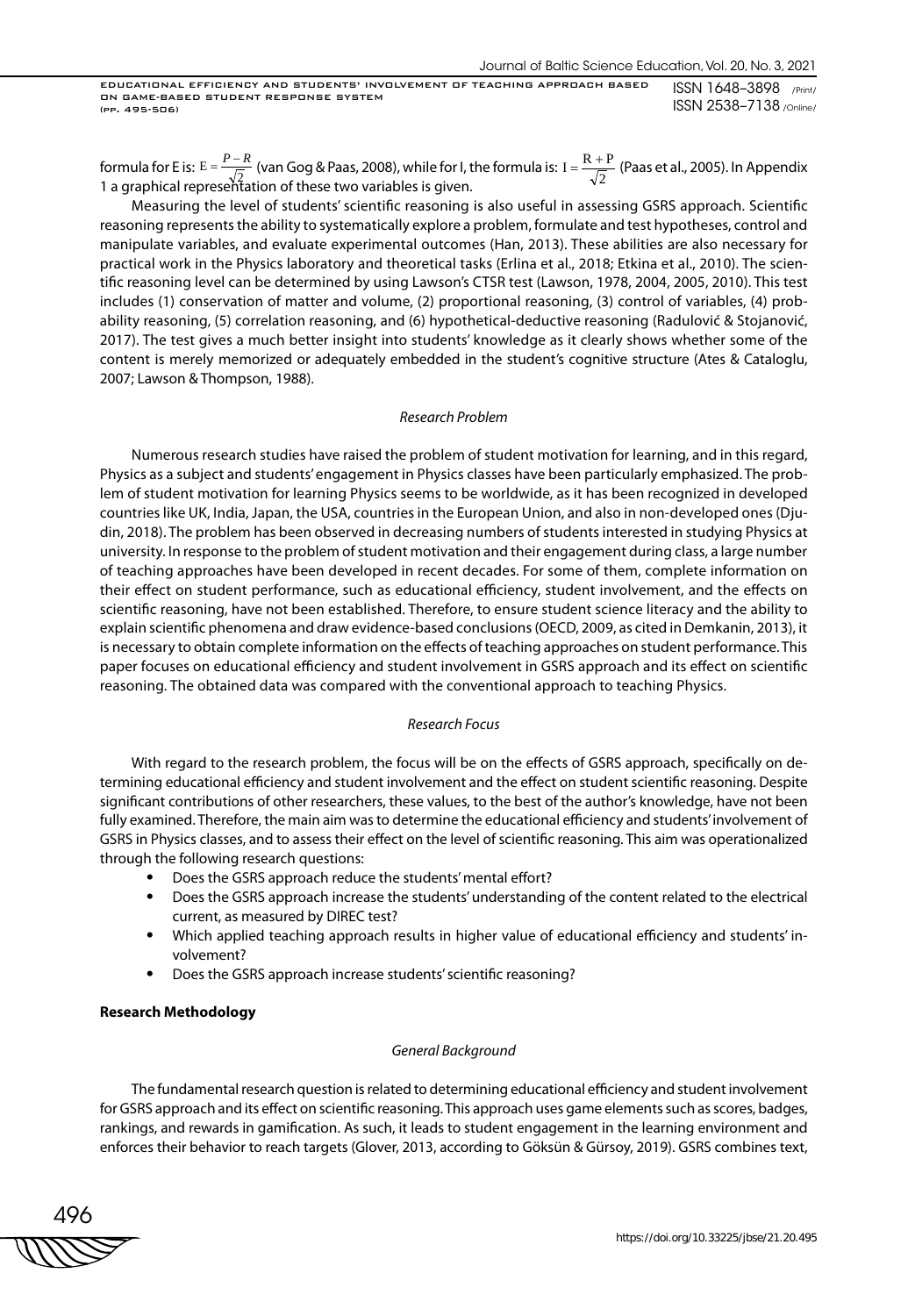audio, and video material which can differently affect student performance, from negative (Mendelson, 2004), slightly positive (Wang & Tahir, 2020), to positive effect (All et al., 2017; Lynch & Keenan, 2018; Tsai & Hsu, 2020). Also, there is a large number of GSRS users in the world. Bearing this in mind, it appears crucial to determine the effect of this approach on students' performance.

To determine educational efficiency and students' involvement and to assess GSRS effect on the level of scientific reasoning, a pedagogical experiment with parallel groups was applied. The research was conducted in the period from March to May 2018, on a convenience sample of 172 students. The preparation of GSRS group students lasted one year in order to obtain the most reliable data on the effects of GSRS approach. The purpose of introducing students to GSRS was to direct their attention on the teaching content rather than the functions of these tools and to find the appropriate number and type of questions. The teaching topic Electric Current was chosen for this research, due to its complexity and abstractness.

#### *Procedure*

In this research, a pedagogical experiment with parallel groups, experimental (GSRS) and control (C), was applied. The groups were formed based on already created classes in one secondary school. The principal, the school administration, the students, and their parents were all briefed on the research's conduct. The students who did not agree to participate in the research participated equally in all activities, but their tests were not evaluated and not taken into statistical data processing.

During the first grade of secondary school, the GSRS group of students started working with electronic educational games in their Physics classes. In this way, GSRS was introduced to the students. They mostly used Kahoot and Socrative. The preparation had two aims: to introduce students to GSRS functions, after which they would be more focused on the teaching content, and to find the appropriate number and type of questions. According to All et al. (2017), poor slide-based lectures can cause students lower satisfaction with the learning experience. Therefore, the preparation of questions and other materials should be given a special attention.

For this research, the topic of DC was chosen, as it is one of the most crucial parts of Physics and, at the same time, the most difficult for students. This topic includes high abstraction concepts that are not familiar to students, such as short circuits. According to the curriculum prescribed by the Ministry of Education in the Republic of Serbia, primary school students (13-14 years) learn basic concepts of electric field and electric current. Therefore, before the pedagogical experiment started, a pre-test was performed to determine the initial state.

The pedagogical experiment lasted for 26 hours or 13 weeks. Out of the total number of hours, 22 were for the chosen content, and 4 were devoted to testing. During 22 hours, the GSRS group repeated the material for 10-15 minutes using Kahoot and Socrative. The teacher had previously carefully selected the questions. The same questions were presented to students in the C group but in a conventional way, through an oral examination. In this way, the teacher asked the whole class and only one student could answer, leaving the others without an opportunity to answer the same question. The same teacher taught all the teaching units in both groups to reduce the teacher's influence (such as his/her communication abilities, for example). For this reason, only one secondary school was chosen for the experiment. The experiment was conducted from March to May 2018.

#### *Sample*

The sample consisted of 172 students of the second grade of the general-type secondary school in Novi Sad, Republic of Serbia. According to ISCED classification this level corresponds to upper-secondary school. In Serbia there are four types of secondary school (Natural Science and Mathematics, Socio-Linguistic, General, and Specialized). Based on empirical data, the lowest interest in Physics is observed among students of a general-type secondary school. This was the reason why these students participated in the research. The problem of student engagement and interest in Physics has been expressed in decreasing numbers of students interested in studying Physics at university. As this problem is recognized as global, it is crucial to obtain complete information about the teaching approaches. The entire population of all second-grade students of secondary school, all types, from Vojvodina region, was around 3,500 students. For the value of margin of error between 5% and 10%, the research sample of 172 students represented a convenient sample. Both experimental and control groups consisted of 86 students. The age of the second-grade students was from 16 to 17.

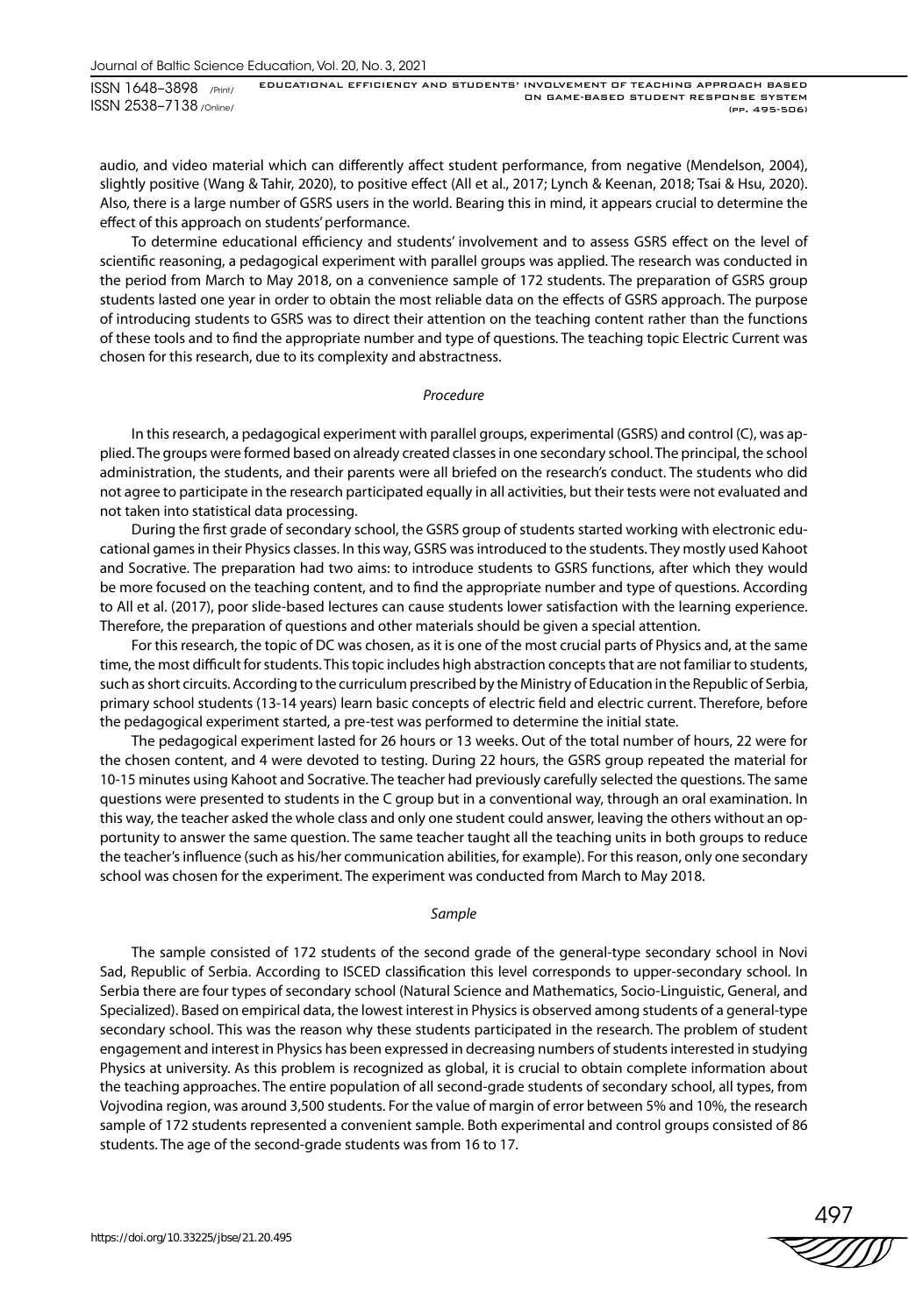#### *Instrument*

In this research, standardized tests were applied. Determining and Interpreting Resistive Electric Circuit Concepts Test (DIRECT) developed by Paula Engelhardt and Robert Beichner was used to assess the degree of knowledge and understanding of terms in the field of Electricity. The pre- and post-tests were the same. DIREC test had 29 items with multiple choices. Data were coded with 1 if the answer was correct and with 0 if it was not. Validation of this test has been confirmed in several papers. The test is available at https://www.physport.org/assessments/assessment.cfm?I=24&A=DIRECT. Cronbach Alpha was 0.861.

The 5-point Likert-type scale followed each item on the knowledge test with descriptors ranging from very easy (code 1) to very difficult (code 5). The students were asked to evaluate how much mental effort they invested. This subjective self-assessment of mental effort has been widely accepted as a reliable method (de Jong, 2010; Milenković et al., 2014; Paas et al., 2003). Cronbach Alpha for the assessment of mental effort was 0.962.

Lawson Classroom Test of Scientific Reasoning (CTSR), developed by Anton Lawson, was applied to determine the level of scientific reasoning. The test was used after the pedagogical experiment. It had 13 questions and 11 sub-questions. Data were coded with 1 if the student answered correctly and gave the correct explanation and 0 if (s)he gave incorrect answers or explanations. The maximum score on this test was 13. The validation of this test has also been confirmed in numerous papers, and the test is available at https://www.physport.org/assessments/ assessment.cfm?I=61&A=CTSR. Cronbach Alpha was 0.958. Since the values of Cronbach Alpha for knowledge test, mental effort and scientific reasoning were higher than 0.7, the tests proved as reliable.

#### *Data Analysis*

Descriptive statistics, ANOVA, t-test, chi-square, and the neural network model were used to determine the difference in students' knowledge and perceived mental effort. The neural network model was used to determine the contribution of predictors to the explanation of the student achievement variable. The neural networks model determines each predictor's importance without the possibility of multicollinearity between the predictors. This model is based on the training and testing samples. Eta-square indicator was used as an estimator of the size of the variables' effect. Educational efficiency and students' involvement were calculated using appropriate formulas. SPSS.20 program was used for statistical data processing.

#### **Research Results**

#### *Students' Achievement on DIREC Test*

ANOVA showed that there was no statistically significant difference among students on pre-test, F (*df* = 1) = 1.26, *p* > .05. Students' achievement in GSRS group was *M* = 6.28, *SD* = 1.96, while in C group the values were *M* = 5.97, *SD* = 1.70. After equalization of the groups, a pedagogical experiment with parallel groups was applied. The main characteristic of this experiment is that the same teaching contents are processed using different approaches, while the measuring instruments are identical. After the experiment was completed, a post-test (DIRECT) was applied to determine the effect of the applied teaching approach on students' achievement. ANOVA showed that there was a statistically significant difference in students' achievement depending on the applied approach, F (*df*  $=$  1)  $=$  55.235,  $p$  < .001,  $\eta$ <sup>2</sup> = 0.25. In the GSRS group, the mean achievement was  $M$  = 13.21, *SD* = 6.70, while for the C group students, it was *M* = 7.29, *SD* = 3.11. To better understand the effect of applied approaches, t-test of paired samples was applied (Table 1).

#### **Table 1**

*Difference between Pre- and Post-test Within Groups*

|                                                              | M(SD)       |           | 'n    | df |
|--------------------------------------------------------------|-------------|-----------|-------|----|
| Cpost - Cpre                                                 | 1.33 (3.29) | $3.739**$ | 0.141 | 85 |
| $\mathsf{GSRS}_{\text{post}}$ - $\mathsf{GSRS}_{\text{pre}}$ | 6.93(6.38)  | 10.080**  | 0.544 | 85 |

\* *p* < .05, \*\* *p* < .01

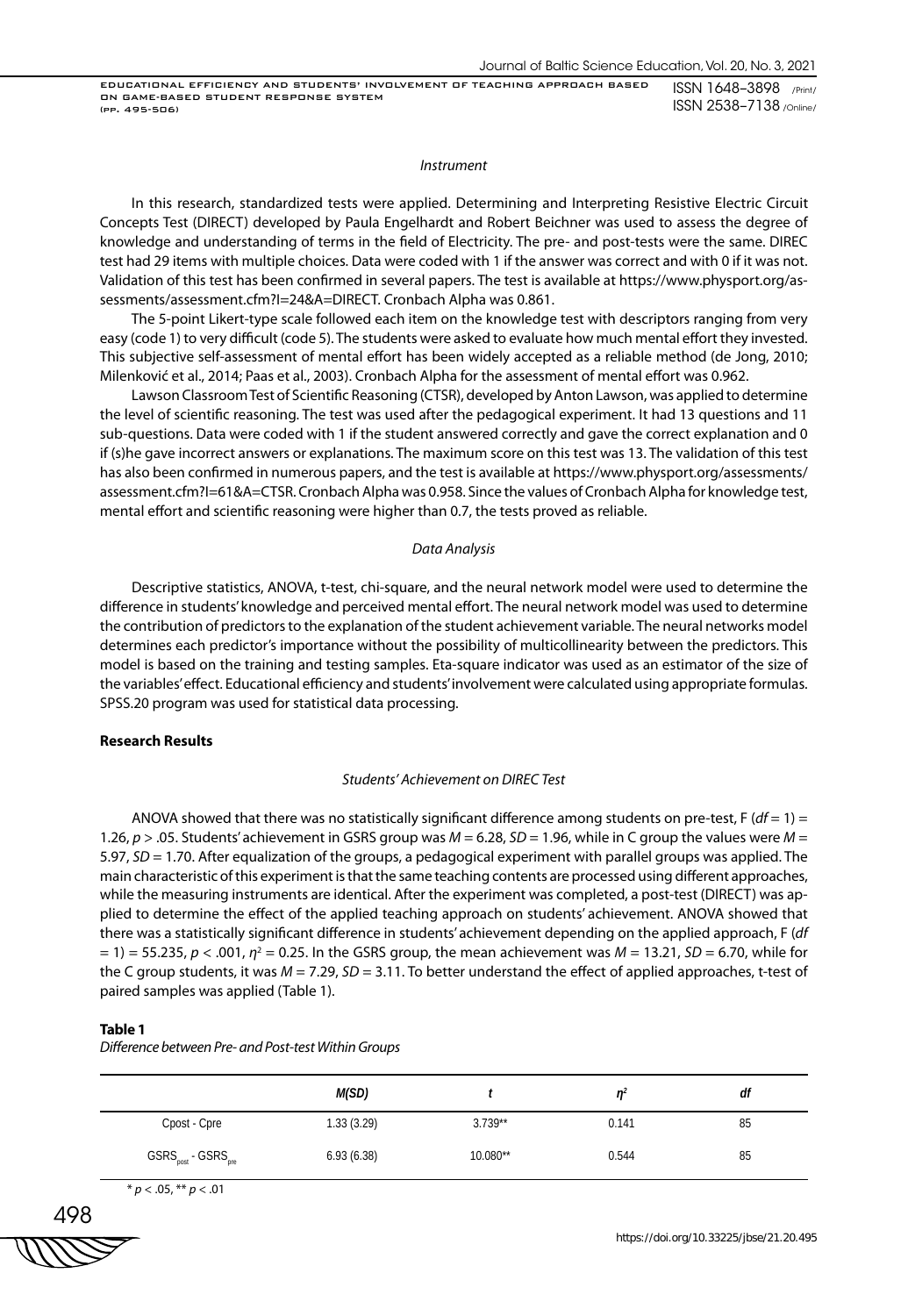As it can be seen, the highest difference between students' achievement on pre- and post-test was obtained in the GSRS group. Eta-square coefficient indicated a large effect size of GSRS on students' achievement. It can be assumed that GSRS approach caused higher students' engagement and their active involvement in the teaching process resulted in higher achievement. The more agile students of the GSRS group were encouraged to develop a competitive spirit, and those introverted were given a chance to express their cognitive potentials. In this way, more students are actively involved in the teaching process, which is especially important for classes with a larger number of students. In this particular case, classes with 30 students were included in the research. With the conventional approach a small number of students could answer the teacher's questions, while GSRS offered that possibility to everyone. Knowing that they will not have the opportunity to express their cognitive potentials, introverted persons in the conventional approach remain unrecognizable, i.e., unnoticed by the teacher. In such a situation, the teacher cannot correct his/her approach and may not respond to students' cognitive demands or eliminate certain misconceptions.

Looking at DIRECT items, the GSRS group students gave significantly better answers to all of the items than their C group peers. A problem that resulted in a more considerable difference between the groups referred to calculating the power of a resistor. The students got a starting situation; a simple circuit made up of a power source and one resistor. Then another resistor was placed in the circuit. The students were to decide if the electric current's power brought into the resistor changed; whether it increased/decreased or there were no changes. The proportion of correct answers of students in the GSRS group was 57%, while in the C group it was 1%. There were also some other examples with an electric circuit, including parallel-connected light bulbs or where a light bulb replaced the resistor.

The most challenging question for both groups of students was the question related to the creation of the electric field. The students had to answer whether the electric field inside the bulb fiber equaled zero or was different from zero. The percentage of correct answers to this question was 24% and 9%, for the GSRS and C group, respectively.

To assess GSRS approach in relation to student performance, it is necessary to determine its effect on students' cognitive load and mental effort as a measurable part. The mental effort information points to the cognitive capacity allocated to the task and the working memory occupancy. Depending on its size, the process of learning can be interrupted.

#### *Perceived Mental Effort*

ANOVA showed that there was no difference between the groups in perceived mental effort on pre-test, F (*df* = 1) = 3.136, *p* > .05. Mental effort in C group was *M* = 2.59, *SD* = 0.85, while for GSRS group it was *M* = 2.83, *SD*  $= 0.95$ . After the pedagogical experiment ANOVA pointed to a difference between the groups,  $F (df = 1) = 5.537$ ,  $p$  < .05,  $\eta^2$  = 0.03. The students in the C group reported slightly less mental effort *M* = 2.09, *SD* = 0.82, while in the GSRS group a considerably lower mental effort was reported in comparison with the values before the experiment  $M = 1.80$ ,  $SD = 0.77$ . Table 2 presents t-test of paired samples.

#### **Table 2**

*Difference in Perceived Mental Effort on Pre- and Post-test*

|                                                              | M(SD)      |           | $n^2$ | df |
|--------------------------------------------------------------|------------|-----------|-------|----|
| $C_{\text{post}}$ - $C_{\text{pre}}$                         | 0.50(1.05) | $4.418**$ | 0.187 | 85 |
| $\mathsf{GSRS}_{\text{post}}$ - $\mathsf{GSRS}_{\text{pre}}$ | 1.03(1.10) | $8.688**$ | 0.470 | 85 |

\* *p* < .05, \*\* *p* < .01

A decrease of perceived mental effort was obtained in both groups, but there was a difference in the size effect. Eta-square showed a moderate effect of GSRS approach on the decrease of perceived mental effort. Viewed by categories (Figure 1), in the GSRS group, a significant reduction in category (difficult) was detected by about 25%, and a significant increase of the lowest perceived effort (very easy) by about 30%. There were also changes in the C group's perceived mental effort, but these changes were less intense than in the GSRS group.

499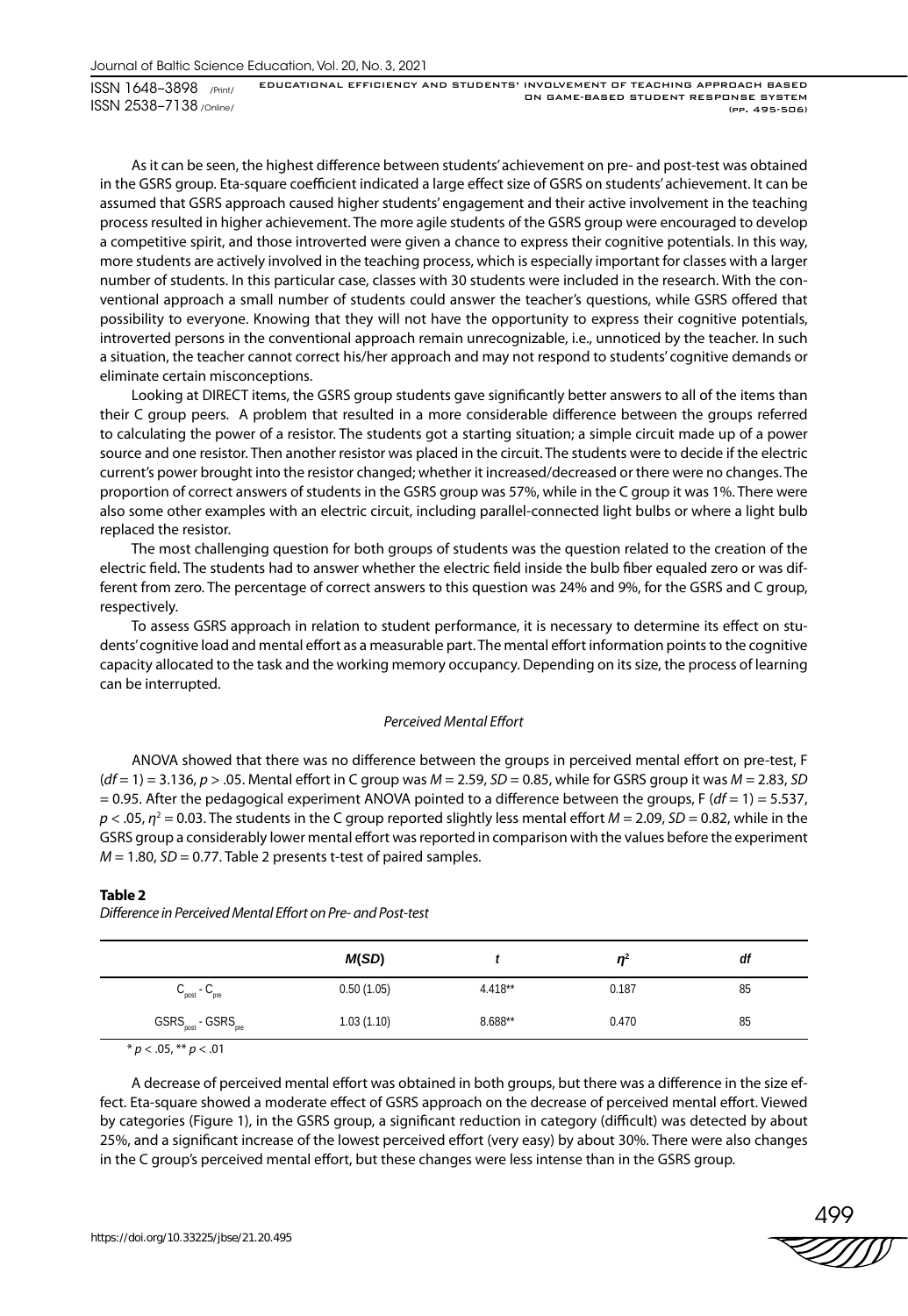## **Figure 1**

*Difference in Perceived Mental Effort on Pre- and Post-test*



Figure 2 shown the educational efficiency (E) and students' involvement (I).

## **Figure 2**

*Educational Efficiency and Students' Involvement*



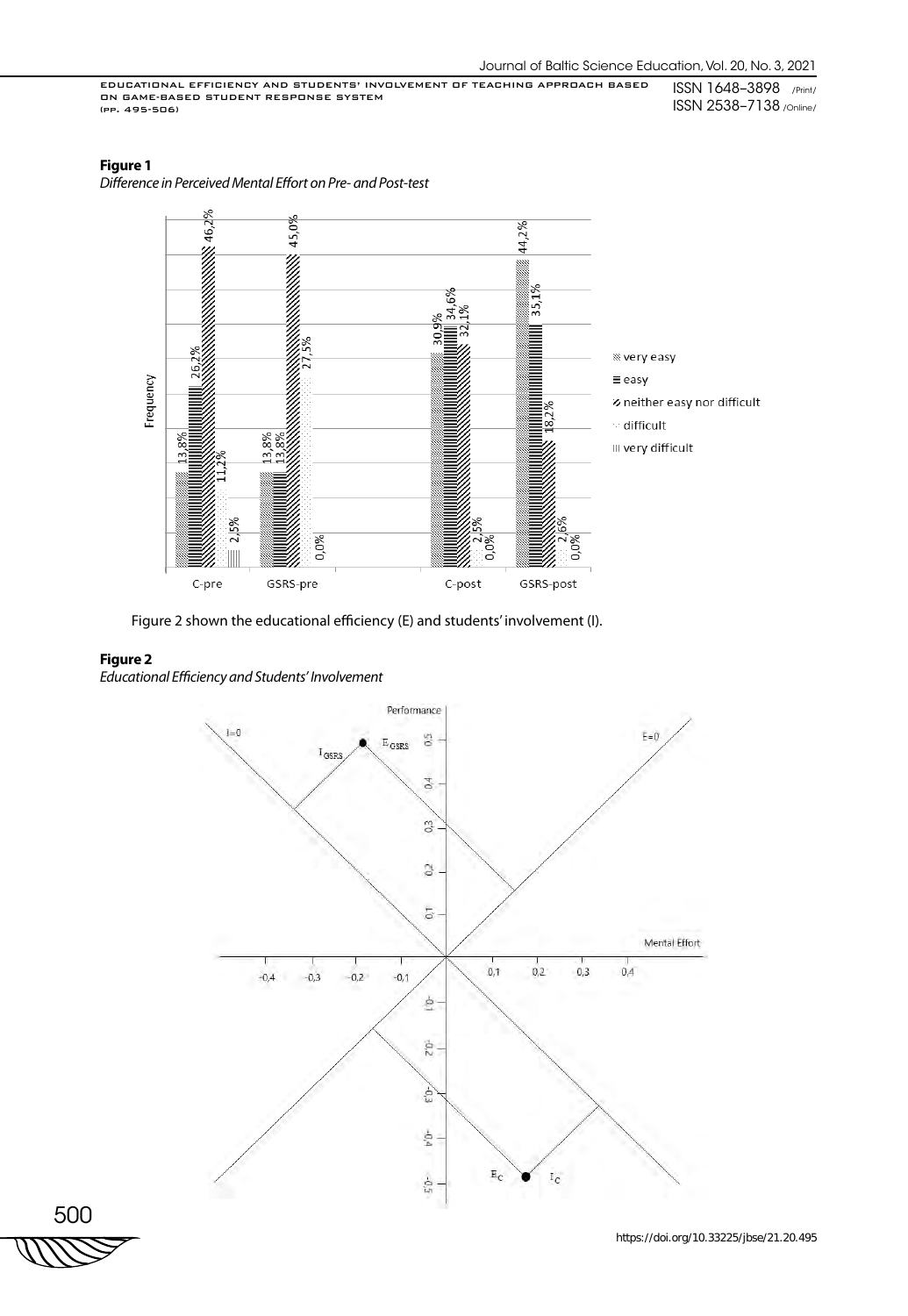Applying the formulas by Paas and coworkers, the obtained value of educational efficiency for the GSRS group was  $E_{GSPS} = 0.504$ , while for the C group was  $E_c = -0.705$ . As for students' involvement, the values were  $I_{GSPS} = 0.226$  and I<sub>c</sub> = -0.221. According to the obtained values, GSRS appeared much more effective for students than the conventional approach. GSRS caused less mental effort, leaving more space in working memory to perceive and process new information.

## *Level of Scientific Reasoning*

During the final testing, the students' scientific reasoning level was assessed. The chi-square test showed a statistically significant difference in the level of scientific reasoning depending on the applied teaching approach, *χ*²(*df* = 2) = 70.162, *p* < .001, Cramers *V* = 0.639 (Figure 3).

## **Figure 3**

*Effect of Teaching Approaches on the Level of Scientific Reasoning*



More students in the GSRS group were at the highest post-formal level than in the C group. At this level, abstract thinking develops. It means that students become able to reason in abstract categories and make conclusions by using deduction. On the other hand, the students of group C at a concrete level use inductive reasoning. They can memorize teaching content, but not generalize physical laws and principles. In other words, it means that the C group students were unable to do items related to conducting experiments. These students were unable to notice the existence of dependence between the presented variables.

## *Model of Neural Networks*

A model of neural networks was used to determine the predictor's contribution: applied teaching approach, perceived mental effort, and the level of scientific reasoning on the variance in student achievement. The training

$$
\stackrel{501}{\text{201}}
$$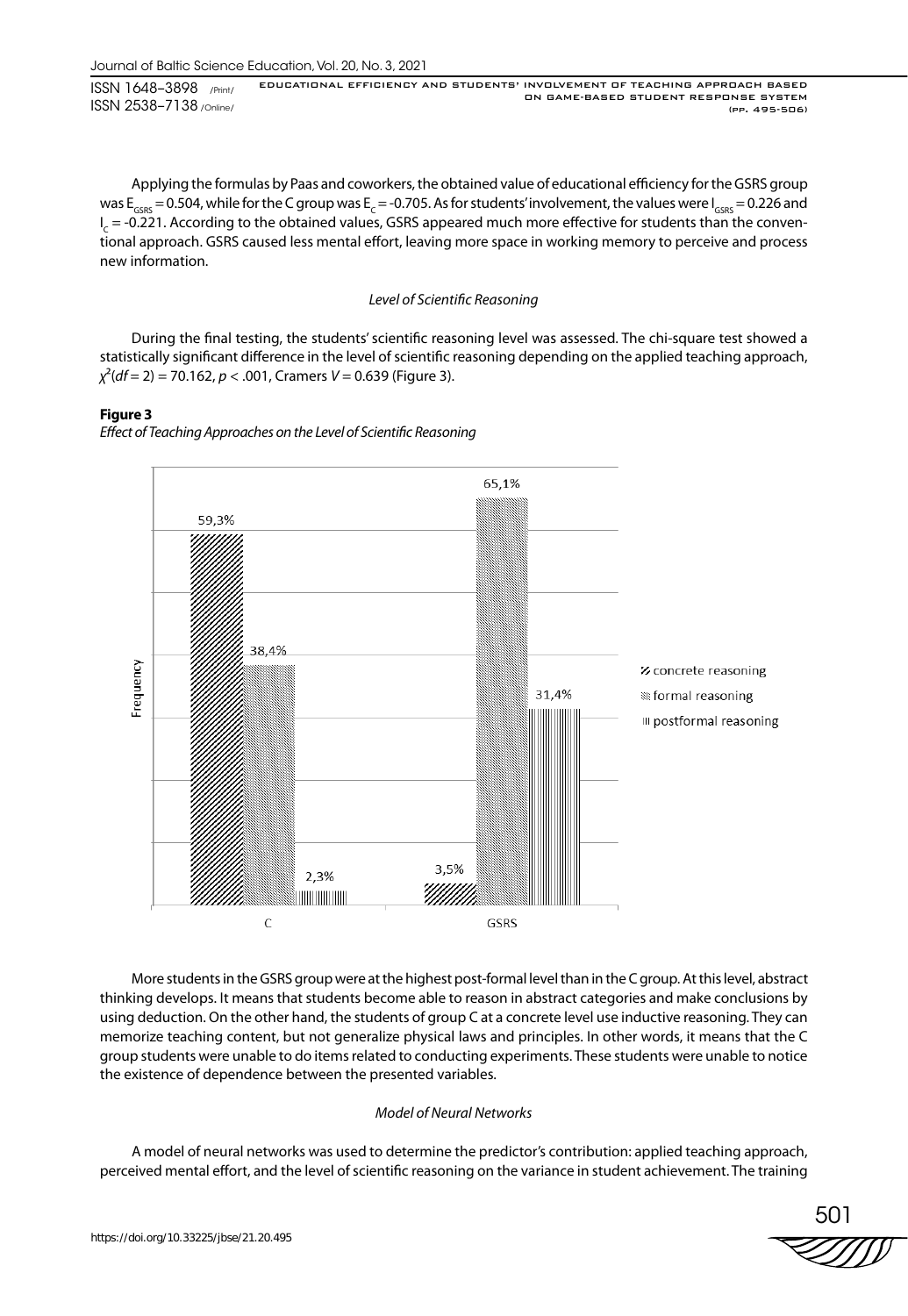sample for the applied model's validity was 93.5%, while the test sample was 80.0%. The AUROC (area under the ROC curve) that gives the model's accuracy was 0.923. Table 3 shows both the importance and the normalized importance of each predictor in determining the neural network.

#### **Table 3**

*Importance and Normalized Importance of Each Predictor*

|                      | Importance | Normalized importance (%) |
|----------------------|------------|---------------------------|
| Teaching approach    | 0.439      | 100.0                     |
| Scientific reasoning | 0.315      | 71.8                      |
| Mental effort        | 0.246      | 56.0                      |

The obtained data indicate that all predictors were significant, with normalized importance of more than 50%. Accordingly, to increase students' achievement, it is necessary to apply such a teaching approach that will cause an increase in the level of scientific reasoning and, at the same time, decrease the perceived mental effort.

#### **Discussion**

The interest in using digital games as educational tools has increased enormously over the past decade (All et al., 2017; Lynch & Keenan, 2018), which demands better teachers' knowledge and skills in using the modern technology (Demkanin, 2020; Demkanin & Novotná, 2021). This approach combines the entertaining power of digital games and teaching content. The positive effect of the approach on students' engagement and achievement has been observed, but still, to the best of the author's knowledge, its educational efficiency and students' involvement have not been fully assessed.

The obtained results have pointed to a considerably positive effect of GSRS approach on students' achievement. The GSRS group students achieved higher values on the knowledge test than their C group peers. This suggests that students better understand the teaching content and appear more focused on it when they use GSRS. Differences were particularly noticed for the group of items related to the brightness of parallel bulbs in some current or with the bulb's resistance after the switch is open. More students in the GSRS group gave correct answers to almost every item than it was the case with the C group students.

Dervan (2014) found that using Socrative, one of the used GSRS in this research, lectures became more interactive and highlighted students' gaps in knowledge. Also, Socrative improved students' engagement during lectures and helped the teacher understand where students had a difficulty. According to Caldwell, some students said that they paid more attention and focused more on content because they knew they had to use this knowledge at the end of the lecture to compete in a knowledge competition (Caldwell, 2007, according to Wang, 2015). Those very competitive ones had even read the textbook more carefully before coming to lectures to beat the classmates. Raising students' motivation to learn positively affects their interest in the subject and their achievements (Habgood & Ainsworth, 2011; Olić et al., 2016). Also, higher results on the knowledge tests cause increasing student motivation to learn. Due to the complex correlation between motivation and achievement, the researchers' task is to find ways to increase one variable, which will cause an increase in the other one. However, some studies report the positive effect of electronic games (Supercharged) in teaching Physics, but still students' knowledge of the topic was rated lower than in the control group (Anderson & Barnett, 2011). Kao et al. (2017) found that post hoc comparisons show that the scaffolding group's marking critical features scored significantly higher than both the demonstration and the non-scaffolding groups. Positive effects of game-based learning were also shown in a research by Sengupta et al. (2015). Their study showed the design of conceptually integrated games for learning Newtonian physics. According to Clark et al., well-designed games can scaffold student learning (Clark et al., 2009, according to Sengupta et al., 2015).

According to the present results, GSRS approach had a considerably positive effect on decreasing the students' perceived mental effort. After determining the perceived mental effort and achievement, educational efficiency and students' involvement were calculated. The results undoubtedly indicate that the values for educational efficiency and students' involvement for GSRS approach are positive. The results point out and

502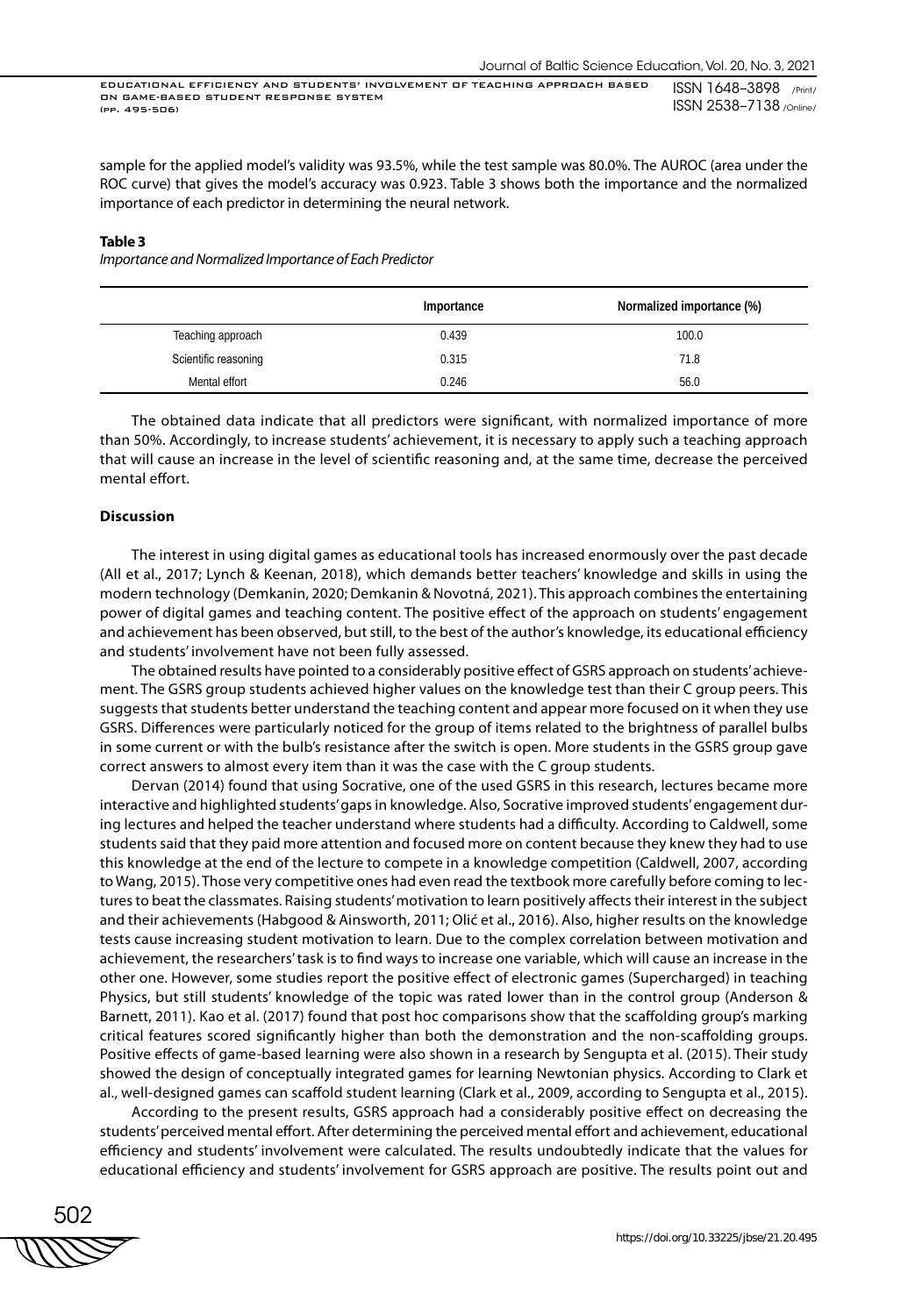confirm the positive effect of GSRS approach on students' performance. The students were more engaged and focused on the content, and the classroom atmosphere was more dynamic compared to the conventional approach classes.

The obtained results point to the positive effect of GSRS approach on increasing scientific reasoning. More students in the GSRS group achieved a higher level of scientific reasoning than in the C group. It means that students can consistently test the hypotheses using observed or unobserved agents or entities (Lawson et al., 2007). Therefore, the starting point is not in the observed agents or entities, but in theoretical (hypothetical) relations that establish or verify real relations between phenomena (Stepanović, 2004a, 2004b). Postformal reasoning level is essential for understanding physics concepts and phenomena. Therefore, researchers are searching for different teaching approaches which will positively affect scientific reasoning and have positive values of E and I. Some of these approaches are based on using modern technology. Technology can play a significant role in helping learners use higher-order thinking skills to plan and conduct research, manage projects, and solve problems through appropriate digital tools and resources (ISTE, 2007, according to Lee & Choi, 2017). However, it is vital to use digital tools properly because they are just tools, not a goal by themselves. According to Lee and Choi (2017), when technology-enhanced learning for higher-order thinking is well-designed, it may not produce desired outcomes, as this also depends on learner factors. In this particular case, the familiarization of the GSRS students with GSRS work lasted the whole year to find an acceptable way of presenting questions and introducing students to GSRS.

Psycharis (2013) confirmed the positive effect of computational models on students' performance. Moreover, students' active role in their classrooms positively affects scientific reasoning (Erlina et al., 2018). The potentials of digital games can be used to promote collaborative problem-solving, to provide effective learning environments, and to facilitate science learning for younger students (Li & Tsai, 2013). To enhance learning and teaching, game designers should embed meta-cognitive activities, such as reflective opportunities into educational video games to provide scaffolds for students and reinforce that they are engaged in an educational learning experience (Anderson & Barnett, 2013).

#### **Conclusions and Implications**

Although GSRS approach has been in use in Physics lessons for a while, there is limited empirical evidence on its effect on student performance. The present study contributes to this lack of evidence by assessing the educational efficiency, students' involvement, and the level of students' scientific reasoning of GSRS in relation to the conventional approach in Physics classes. It has been found that GSRS results in better students' performance on DIREC test and causes less mental effort in solving tasks than the conventional approach. The obtained values for the estimated educational efficiency, students' involvement, and the level of scientific reasoning have also confirmed that GSRS approach is more appropriate for students than the conventional teaching and learning. On the basis of the overall results, it can be concluded that the present study offers a sound empirical evidence on the positive effects of the implementation of GSRS approach. Physics teachers are now given a better insight into GSRS application and the findings are intended to encourage more and more teachers to apply GSRS in their classrooms. Further research, however, should compare GSRS approach with other student-centered approaches to find the most suitable way of teaching and learning. It would also be necessary to apply a retention test in future studies.

#### **Acknowledgements**

The author acknowledges the financial support of the Ministry of Education, Science, and Technological Development of the Republic of Serbia (Grant No. 451-03-68/2020-14/ 200125).

#### **References**

All, A., Plovie, B., Castellar, E. P. N., & Van Looy, J. (2017). Pre-test influences on the effectiveness of digital-game based learning: A case study of a fire safety game. *Computers & Education*, *114*, 24-37. http://dx.doi.org/10.1016/j.compedu.2017.05.018 Anderson, J., & Barnett, M. (2011). Using video games to support pre-service elementary teachers learning of basic physics principles. *Journal of Science Education and Technology*, *20*(4), 347-362. https://doi.org/10.1007/s10956-010-9257-0

503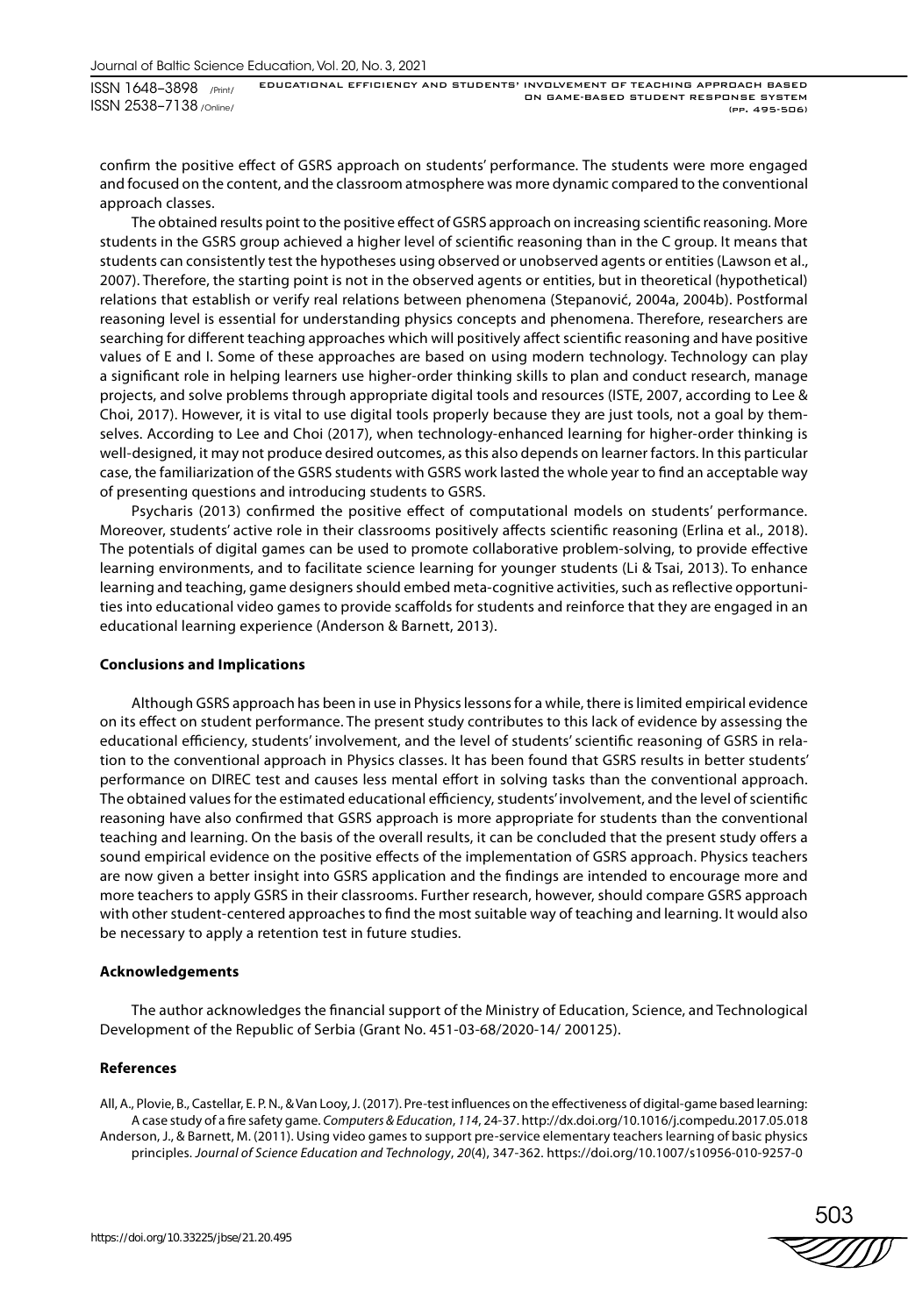Anderson, J. L., & Barnett, M. (2013). Learning physics with digital game simulations in middle school science. *Journal of Science Education and Technology*, *22*(6), 914-926. https://doi.org/10.1007/s10956-013-9438-8

Archer, L., Moote, J., & MacLeod, E. (2020). Learning that physics is 'Not for Me': Pedagogic work and the cultivation of habitus among advanced level physics students. *Journal of the Learning Sciences*, *29*(3), 347-384. https://doi.org/10.1080/10508406.2019.1707679

Ates, S., & Cataloglu, E. (2007). The effects of students' reasoning abilities on conceptual understandings and problem-solving skills in introductory mechanics. *European Journal of Physics*, *28*(6), 1161-1171. https://doi.org/10.1088/0143-0807/28/6/013

Balta, N., Perera-Rodríguez, V. H., & Hervás-Gómez, C. (2018). Using Socrative as an online homework platform to increase students' exam scores. *Education and Information Technologies*, *23*(2), 837-850. https://doi.org/10.1007/s10639-017-9638-6

Cerniglia, A. J. (2012). *Instructional efficiency and learner involvement*, Doctoral work, http://andrewcerniglia.com/?p=411#comments

Clark, D. B., Tanner-Smith, E., Hostetler, A., Fradkin, A., & Polikov, V. (2017). Substantial integration of typical educational games into extended curricula. *Journal of the Learning Sciences*, *27*(2), 265-318, https://doi.org/10.1080/10508406.2017.1333431

- Dakka, S. M. (2015). Using Socrative to enhance in-class student engagement and collaboration. International *Journal on Integrating Technology in Education*, *4*(3), 13-19. https://doi.org/10.5121/ijite.2015.4302
- Demkanin, P. (2013). Preparation of new physics teachers from various perspectives. *Journal of Baltic Science Education*, *12*(1), 4-5.

Demkanin, P. (2018). Concept formation: Physics teacher and his know-how and know-why. *Journal of Baltic Science Education*, *17*(1), 4-7. https://doi.org/10.33225/jbse/18.17.04

- Demkanin, P., & Kováč, M. (2019, May). Physics experiments planned by the students themselves-Higher Secondary Education. In Fernando J. Garrigós Simón, Sofía Estellés Miguel, Ismael Lengua Lengua, José Onofre Montesa, Carlos M. Dema Pérez, Juan Vicente Oltra Gutiérrez, Yeamduan Narangajavana, María José Verdecho Sáez (eds), *INNODOCT/18. International Conference on Innovation, Documentation and Education* (pp. 23-33). Editorial Universitat Politècnica de València.
- Demkanin, P. (2020). The ways the theory of physics education can evolve. *Journal of Baltic Science Education*, *19*(6), 860- 863. https://doi.org/10.33225/jbse/20.19.860
- Demkanin, P., & Novotná, S. (2021, March). Selected aspects of tutoring and scaffolding pre-service physics teachers. In L. Gómez Chova, A. López Martinez, I. Candel Torres (eds.), *INTED2021 Proceedings* (Vol. 8, p. 8710-8716). IATED.

Dervan, P. (2014). Increasing in-class student engagement using Socrative (an online Student Response System). *AISHE-J: The All Ireland Journal of Teaching and Learning in Higher Education*, *6*(3), 1801-18013.

de Freitas, S. I. (2006). Using games and simulations for supporting learning. *Learning, Media and Technology*, *31*(4), 343- 358. https://doi.org/10.1080/17439880601021967

- de Jong, T. (2010) Cognitive load theory, educational research, and instructional design: Some food for thought. *Instructional Science*, *38*, 105-134. https://doi.org/10.1007/s11251-009-9110-0
- Djudin, T. (2018). How to cultivate students' interests in physics: A challenge for senior high school teachers. *Jurnal Pendidikan Sains*, *6*(1), 16 - 22. http://dx.doi.org/10.17977/jps.v6i1.10543
- Erlina, N., Susantini, E., Wasis, W., & Pandiangan, P. (2018). The effectiveness of evidence-based reasoning in inquirybased physics teaching to increase students' scientific reasoning. *Journal of Baltic Science Education*, *17*(6), 972-985. https://doi.org/10.33225/jbse/18.17.972
- Etkina, E., Karelina, A., Ruibal-Villasenor, M., Rosengrant, D., Jordan, R., & Hmelo-Silver, C. E. (2010). Design and reflection help students develop scientific abilities: Learning in introductory physics laboratories. *Journal of the Learning Sciences*, *19*(1), 54-98, https://doi.org/10.1080/10508400903452876
- Göksün, D. O., & Gürsoy, G. (2019). Comparing success and engagement in gamified learning experiences via Kahoot and Quizizz. *Computers & Education*, *135*, 15-29. https://doi.org/10.1016/j.compedu.2019.02.015
- Habgood, J. M. P., & Ainsworth, S. E. (2011). Motivating children to learn effectively: Exploring the value of intrinsic integration in educational games. *Journal of the Learning Sciences*, *20*(2), 169-206, https://doi.org/10.1080/10508406.2010.508029
- Han, J. (2013). *Scientific reasoning: Research, development, and assessment* (Doctoral dissertation, The Ohio State University). The Ohio State University and OhioLINK. https://etd.ohiolink.edu/apexprod/rws\_olink/r/1501/10?clear=10&p10\_ accession\_num=osu1366204433
- Kao, G. Y. M., Chiang, C. H., & Sun, C. T. (2017). Customizing scaffolds for game-based learning in physics: Impacts on knowledge acquisition and game design creativity. *Computers & Education*, *113*, 294-312. http://dx.doi.org/10.1016/j.compedu.2017.05.022
- Lawson, A. E. (1978). The development and validation of a classroom test of formal reasoning. *Journal of Research in Science Teaching*, *15*(1), 11-24.
- Lawson, A. E., & Thompson, L. D. (1988). Formal reasoning ability and misconceptions concerning genetics and natural selection. *Journal of Research in Science Teaching*, *25*(9), 733-746.
- Lawson, A. E. (2004). The nature and development of scientific reasoning: A synthetic view. *International Journal of Science and Mathematics Education*, *2*(3), 307-338. https://doi.org/10.1007/s10763-004-3224-2
- Lawson, A. E. (2005). What is the role of induction and deduction in reasoning and scientific inquiry? *Journal of Research in Science Teaching*, *42*(6), 716-740. https://doi.org/10.1002/tea.20067
- Lawson, A. E., Banks, D. L., & Logvin, M. (2007). Self-efficacy, reasoning ability, and achievement in college biology. *Journal of Research in Science Teaching*, *44*(5), 706-724. https://doi.org/10.1002/tea.20172

504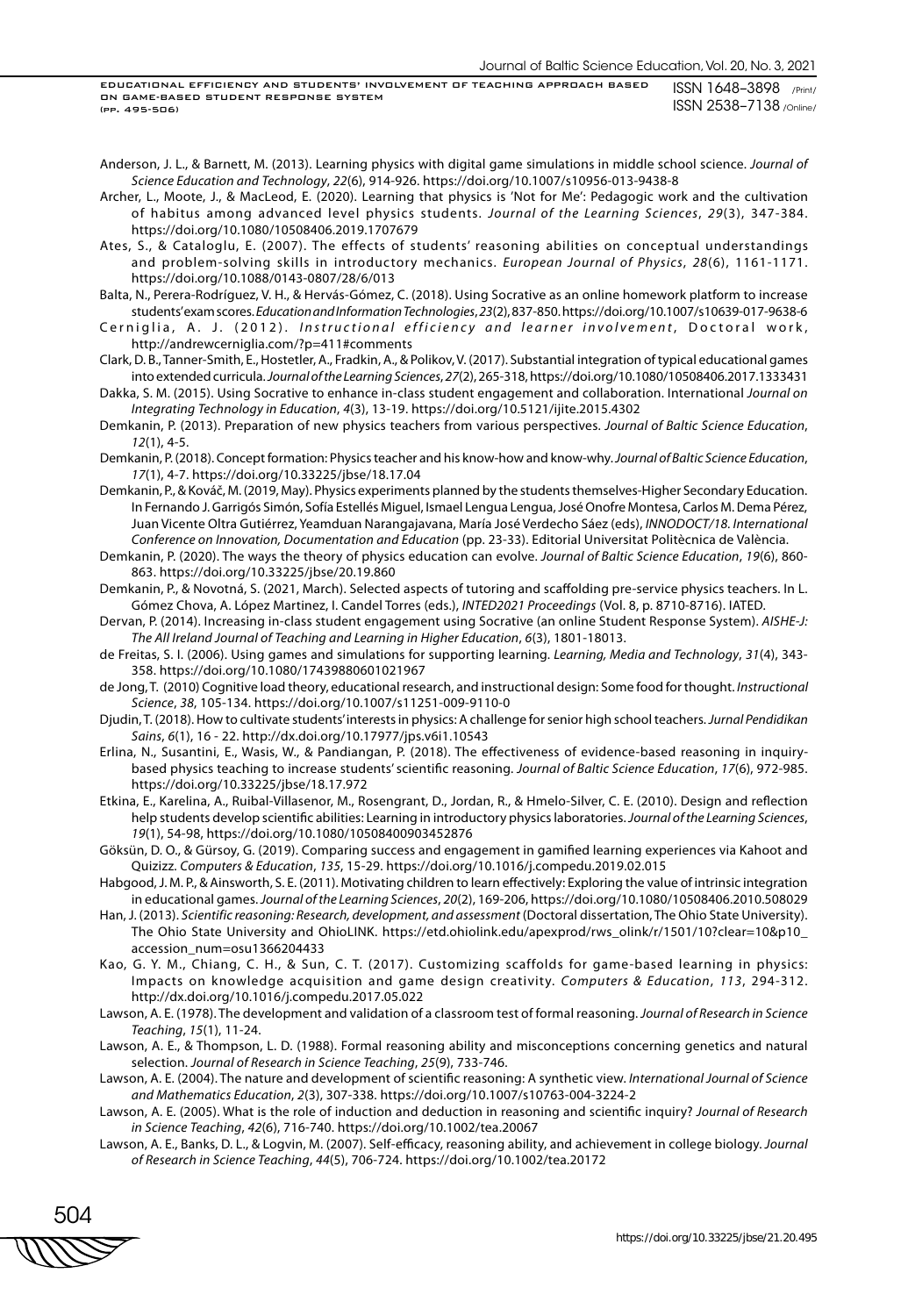Lawson, A. E. (2010). Basic inferences of scientific reasoning, argumentation, and discovery. *Science Education*, *94*(2), 336- 364. https://doi.org/10.1002/sce.20357

- Lee, J., & Choi, H. (2017). What affects learner's higher-order thinking in technology-enhanced learning environments? The effects of learner factors. *Computers & Education*, *115*, 143-152. https://doi.org/10.1016/j.compedu.2017.06.015
- Li, M. C., & Tsai, C. C. (2013). Game-based learning in science education: A review of relevant research. *Journal of Science Education and Technology*, *22*(6), 877-898. https://doi.org/10.1007/s10956-013-9436-x

Licorish, S. A., Owen, H. E., Daniel, B., & George, J. L. (2018). Students' perception of Kahoot!'s influence on teaching and learning. *Research and Practice in Technology Enhanced Learning*, *13*(1), 9-31. https://doi.org/10.1186/s41039-018-0078-8

- Lynch, D., & Keenan, M. (2018). The good behavior game: Maintenance effects. *International Journal of Educational Research*, *87*, 91-99. https://doi.org/10.1016/j.ijer.2016.05.005
- Mendelson, A. L. (2004) For whom is a picture worth a thousand words? Effects of the visualizing cognitive style and attention on processing of news photos. *Journal of Visual Literacy*, *24*(1), 1-22. https://doi.org/10.1080/23796529.2004.11674600 McCaffrey, T., Krishnamurty, S., & Lin, X. (2014). Cahoots: A software platform for enhancing innovation and facilitating situation transfer. *Research & Practice in Technology Enhanced Learning*, *9*(1), 145-163.
- Milenković, D. D., Segedinac, M. D., & Hrin, T. N. (2014). Increasing high school students' chemistry performance and reducing cognitive load through an instructional strategy based on the interaction of multiple levels of knowledge representation. *Journal of Chemical Education*, *91*(9), 1409-1416. https://doi.org/10.1021/ed400805p
- Olić, S., Ninković, S., & Adamov, J. (2016). Adaptation and empirical evaluation of the questionnaire on students' motivation towards science learning. *Psihologija*, *49*(1), 51-66. https://doi.org/10.2298/PSI1601051O
- Paas, F., Tuovinen, J. E., Tabbers, H., & Van Gerven, P. W. M. (2003). Cognitive load measurement as a means to advance cognitive load theory. *Educational Psychologist*, *38*(1), 63-71. https://doi.org/10.1207/S15326985EP3801\_8
- Paas, F., Tuovinen, J. E., Van Merrienboer, J. J., & Darabi, A. A. (2005). A motivational perspective on the relation between mental effort and performance: Optimizing learner involvement in instruction. *Educational Technology Research and Development*, *53*(3), 25-34. https://doi.org/10.1007/BF02504795
- Psycharis, S. (2013). Examining the effect of the computational models on learning performance, scientific reasoning, epistemic beliefs, and argumentation: An implication for the STEM agenda. *Computers & Education*, *68*, 253-265. http://dx.doi.org/10.1016/j.compedu.2013.05.015

Radulović, B., & Stojanović, M. (2017). A study of the measurement characteristics of Lawson's test and its relationship to sociodemographic variables and physics grades. *Nastava i Vaspitanje*, *66*(3), 497-514. https://doi.org/10.5937/nasvas1703497R

Sengupta, P., Krinks, K. D., & Clark, D. B. (2015). Learning to deflect: Conceptual change in Physics during digital game play. *Journal of the Learning Sciences*, *24*(4), 638-674. https://doi.org/10.1080/10508406.2015.1082912

- Stеpаnоvić, I. (2004а). The investigation of formal operational thinking on the age 14-19. *Psihоlоgiја*, *37*(2), 163-181. https://doi.org/10.2298/PSI0402163S
- Stеpаnоvić, I. (2004b). The formal operations: Piaget's concept, researches and main critics. *Psihоlоgiја*, *37*(3), 311-334. https://doi.org/10.2298/PSI0403311S
- Tsai, F. H., & Hsu, I. (2020). Exploring the effects of guidance in a computer detective game for science education. *Journal of Baltic Science Education*, *19*(4), 647-658. https://doi.org/10.33225/jbse/20.19.647
- van Gog, T., & Paas, F. (2008). Instructional efficiency: Revisiting the original construct in educational research. *Educational Psychologist*, *43*(1), 16-26. https://doi.org/10.1080/00461520701756248
- Wang, A. I. (2015). The wear out effect of a game-based student response system. *Computers & Education*, *82*, 217-227. http://dx.doi.org/10.1016/j.compedu.2014.11.004
- Wang, A. I., & Tahir, R. (2020). The effect of using Kahoot! for learning–A literature review. *Computers & Education*, *149*, 103818. https://doi.org/10.1016/j.compedu.2020.103818

505